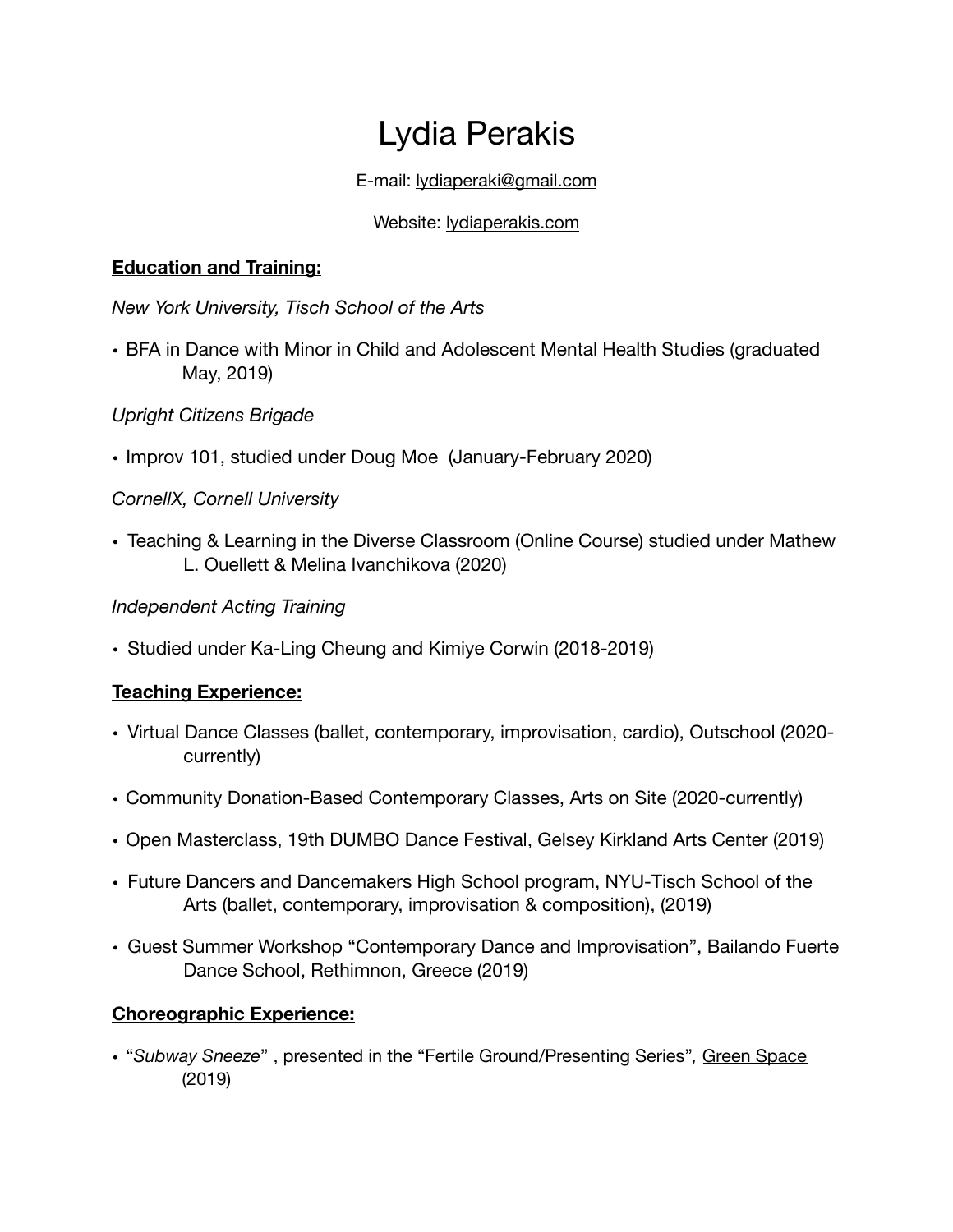- *"Swimmin Deluxe"*, presented in the "19th DUMBO Dance Festival", Gelsey Kirkland Arts Center (2019)
- "Swimmin Flight", presented in "The Craft, Performances & Brews", Threes Brewing's Franklin+ Kent/Greenpoint (2019)
- *"Ironic Glue",* created and performed by Lydia Perakis and Kaitlin Tang, presented in "SMUSH Moves vol. 7", Smush Gallery (2019)
- *"Epistrophe"*, presented in the "HATCH" Presenting series, Jennifer Muller/The Works (2018)
- *"ESTIA",* evening length work presented during the M·U·S·E residency, Danspace Project (2018)

# **Performance Experience:**

- The Yonis (part of the fluid collective): movement installation directed by: Haley Jayne Gash and Isobel Ripley, Purgatory (January 2020)
- *Fertile Ground/Presenting Series:* "Subway Sneeze" performed and choreographed by Lydia, Green Space (November 2019)
- *From Trash to Treasure:* Choreographed by CocoonDance Company/Suzette Gabriel-Schoebitz, New York Fashion Week, Pearl River Mart (September 2019)
- *14th Annual Provincetown Dance Festival:* "Boneyard" choreographed by Cayleen Del Rosario, Provincetown Theater (June 2019)
- *SMUSH Moves, Vol 7:* "Ironic glue" created and performed by Lydia in collaboration with Kaitlin Tang, Smush Gallery (June 2019)
- *Second Avenue Dance Company:* performed works by Christina Robson, Jeremy Nelson and Arnie Zane, Jack Crystal Theater ( 2018-2019)
- M·U·S·E *Residency:* "ESTIA" performed and choreographed by Lydia, Danspace Project (June 2018)
- *Art in Odd Places, 14th street Festival:* Relay-The Movable Garden, Choreographed by: Luis Lara Malvacías and Jeremy Nelson ( October 2017)

# **Work Experience:**

• House Manager/Front of House Staff: New York Live Arts (2020-current)